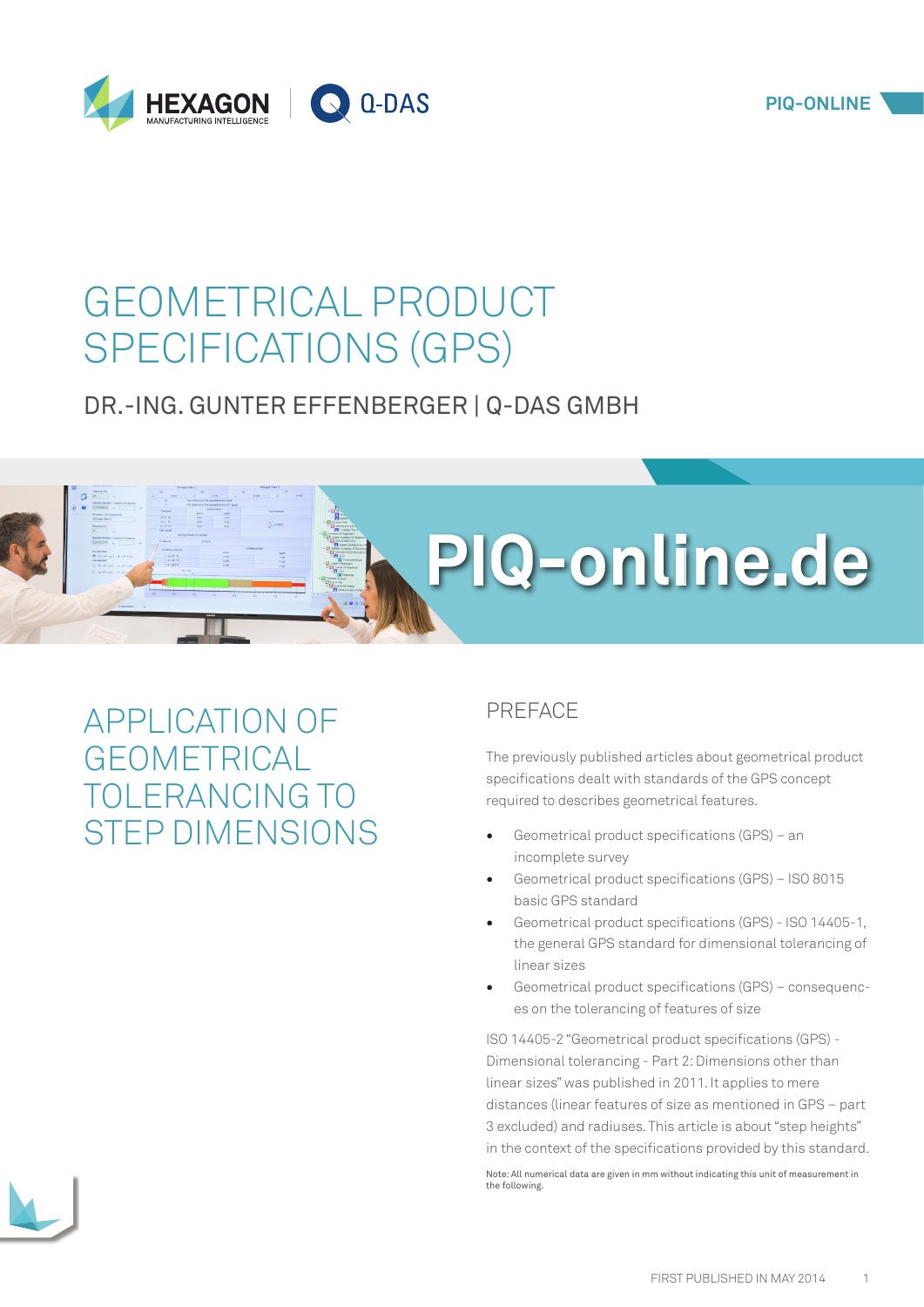# STEP DIMENSIONS IN TRADITIONAL DIMENSIONING

Step dimensions are distances between two opposite planes or edges whose planes / edges are parallel but displaced from one another. You cannot measure the two-point distance based on contact points on the geometric forms and a vertical alignment of one of the two planes / edges (Figure 1). The distances between waves offset from the front surfaces are usually typical step dimensions, too, except for parallel front surfaces restricting annular grooves.



#### **Figure 1**

The options available to measure the component in Figure 1 are ambiguous, especially when you apply the two-point size defined on the feature of size as shown in Figure 2.



#### **Figure 2**

The ambiguity relating to component inspection is the main reason why ISO 14405-2 suggests replacing linear dimensioning of such step heights by geometrical tolerancing according to ISO 1101.

We want to illustrate this issue based on a simple example.

The plane surface as shown in Figure 3 is subject to traditional dimensioning. Even though you might assume that you can dimension this component in a different way to avoid step dimensions – which is absolutely correct – we just ignore this fact right now.



#### **Figure 3**

# STEP DIMENSIONS TOLERANCED WITH POSITIONAL TOLERANCES AND DATUM

ISO 14405-2 offers the following two options to replace the linear size tolerated with deviations (Figure 3) by applying a theoretically exact dimension related to a positional tolerance and a datum (Figure 4).

#### 1<sup>st</sup> tolerancing option based on ISO 14405-2 (left)

An edge is used as a datum and a tolerance for the other edge is given in relation to this datum. The distance is specified in the form of a theoretically exact dimension (TED).

#### 2<sup>nd</sup> tolerancing option based on ISO 14405-2 (right)

An edge is used as a datum and a tolerance for the other edge is given in relation to this datum. The distance is specified in the form of a theoretically exact dimension (TED). Compared to the first option, we switched edges.



#### **Figure 4**

In order to evaluate the current geometric condition at the component, you have to eliminate the form deviations of the plane surface's edges representing datum A. ISO 5459 introduces the term of situation features in this context and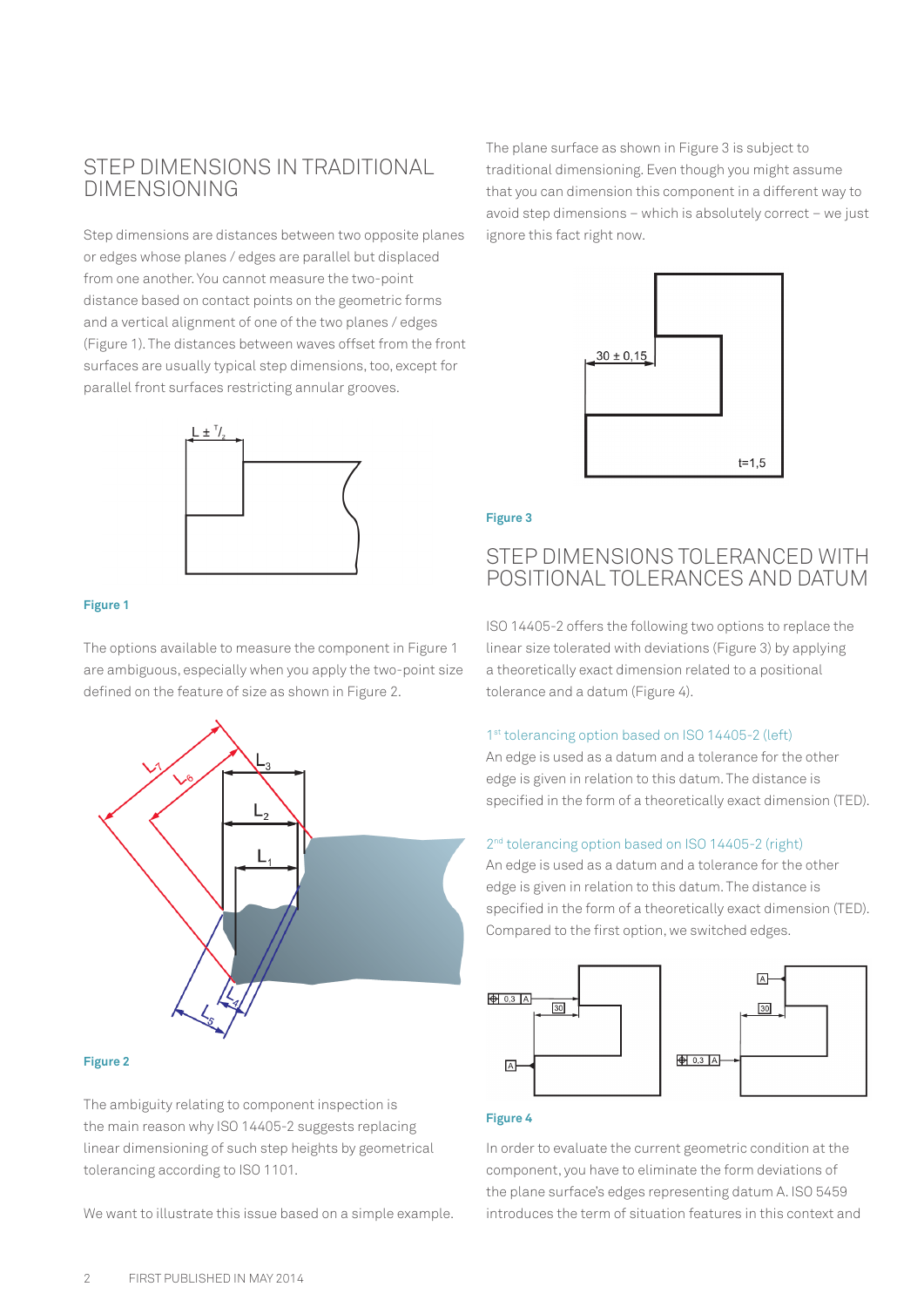specifies the respective minimum zone for lines or planes. The tolerated feature connected directly to tolerance frame (here: an edge) is now related to a positional tolerance zone with regard to the desired distance of 30. The tolerance zone of ± 0.15 is symmetrical to the nominal position at a distance of 30 from A. Based on this zone, you are able to identify form deviations, orientation deviations from A and deviations from linear dimensions.

From the perspective of industrial quality, there are two reasons why it is important to analyse whether a component meets these geometrical product specifications (analysis referred to as verification in GPS standards).

- **• Quality assurance** requires information about whether or not the component meets the specification. This type of information has to be recorded.
- **• Quality control** demands information about the characteristic causing a geometric error and, if necessary, about the direction the geometrical features have to face in order to correct the manufacturing process.

Unfortunately, the positional deviation has not been defined in any standard of the GPS system yet. There are three interpretations of positional deviations, however, based on the model of tolerance zones and applied in metrology. We provide you with an example of the 1st option in the following; it applies to the  $2^{nd}$  option in the same way.



**Figure 5** Form deviations of the datum were eliminated with the help of the applied lines (minimum zone).

A CMM measured the component in Figure 5. The positional deviation from the nominal position A of 30 is mainly caused by the form deviation in this example.

### Positional deviation.

The positional deviation<sub>1</sub> is the largest directional distance of the recorded feature from the nominal position. The direction usually refers to the boundary surface, i.e. from "out of the material" to "into the material".

- Direction of the nominal position indicating "out of the material"
- Direction of the nominal position indicating "into the material"

The positional deviation $_1$  in this example is thus + 0.11.

Positional deviation1 meets **quality assurance** demands:  $+ 0.11 \leq T_{\text{pos}}/2 = 0.15 \rightarrow$  component o.k.

Positional deviation<sub>1</sub> meets **quality control** demands: Peak with a height of 0.11 was located as a local form deviation.

### Positional deviation,

The positional deviation $_{_2}$  is the largest distance (absolute value) of the recorded feature from the nominal position. The positional deviation<sub>2</sub> thus amounts to + 0.11.

Positional deviation<sub>2</sub> meets **quality assurance** demands:  $+ 0.11 \leq |T_{\text{pos}}|/2 = 0.15$  -> component o.k.

Positional deviation<sub>2</sub> cannot be applied to **quality control**.

#### Positional deviation<sub>3</sub>

The positional deviation $_3$  is the area of the tolerance zone the geometrical feature "takes up" or "occupies" due to its deviation. It is twice the positional deviation<sub>3</sub>, i.e.  $2 \times 0.11 =$ 0.22.

Positional deviation<sub>3</sub> meets **quality assurance** demands:  $2 \times 0.11 = 0.22 \leq T_{\text{pos}} = 0.30 \Rightarrow$  component o.k.

Positional deviation<sub>3</sub> cannot be applied to **quality control**.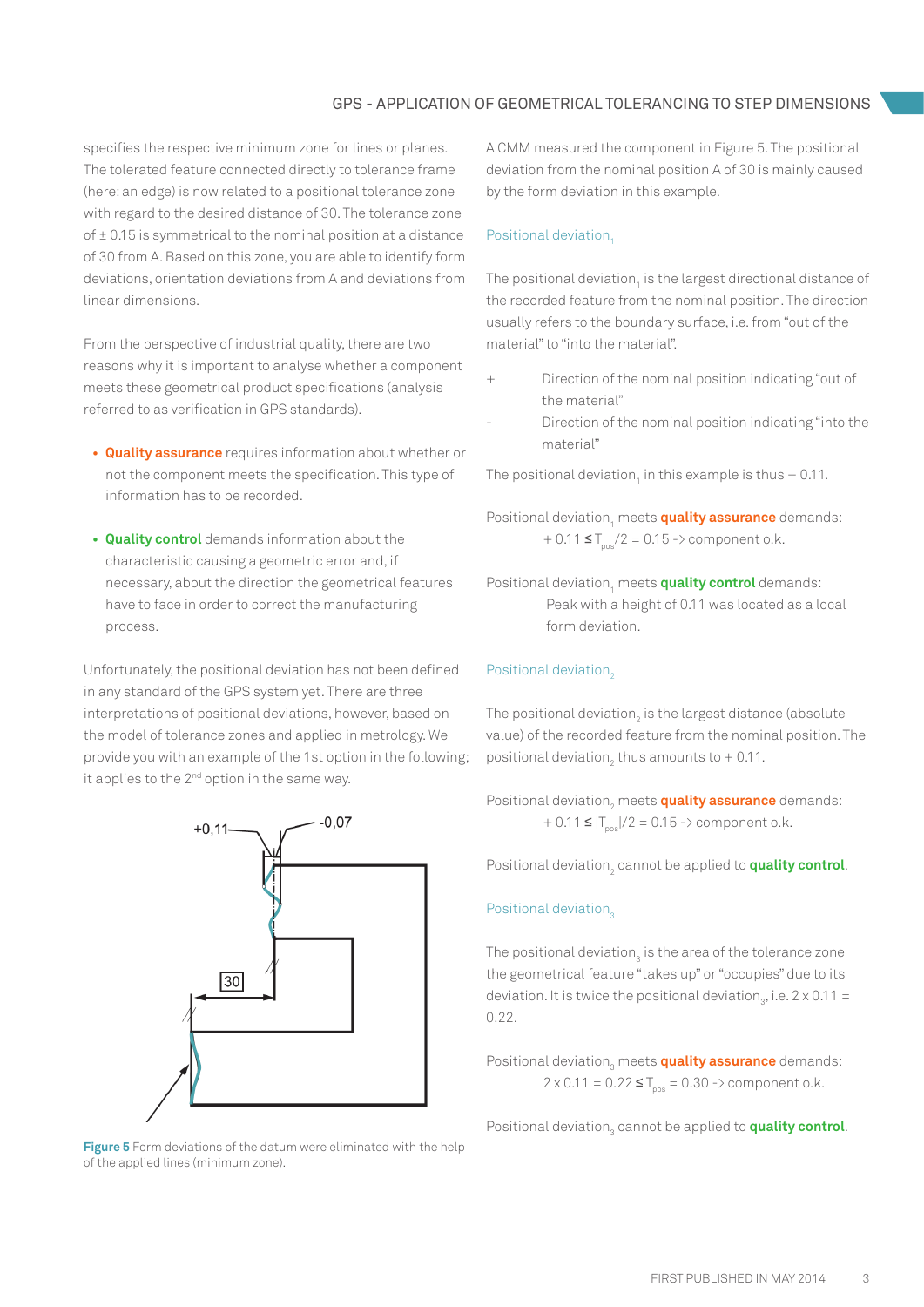If you do not measure a component by using a CMM but apply linear measurements – even though the drawing indicates otherwise – you have to consider the following aspects.



**Figure 6** Form deviations were eliminated with the help of the applied lines (minimum zone).

#### Positional deviation,

The positional deviation $\rm _{1}$  is calculated from the minimum and maximum size of the determined distances. You no longer need the relation to the material boundary surface as described above. The traditional calculation formula for distances leads to the respective sign (direction).

Deviation = actual (size) – nominal (size)

This leads to the following calculation:  $30.07 - 30 = +0.07$ and  $29.89 - 30 = -0.11$ 

Compared to the CMM measurement, you reverse the directions!

Positional deviation1 meets **quality assurance** demands:  $-0.11 \leq T_{\text{max}}/2 = -0.15 -\frac{1}{2}$  component o.k.

> (The "negative tolerance" only helps to illustrate and assess the direction of the deviation. According to official definitions, tolerances are unsigned interval specifications.)

Positional deviation<sub>1</sub> meets **quality control** demands: Deviation of - 0.11 is based on a linear measurement where  $L_{max} = 30.07$  and  $L_{min} = 29.89$ 

The same applies to positional deviation $_2$  and positional deviation<sub>3</sub>.

#### **Recommended applications for option 1 or 2**

Options 1 and 2 shall be applied to tolerated distances having or needing a datum in terms of a functional or manufacturing basis. If required, you have to limit the form deviations for the datum by indicating a form tolerance. You might also need to add form and orientation tolerances to the positional tolerance of a geometrical feature, if a separation between these aspects is of advantage from a functional perspective or for reasons concerning the manufacturing process.

## STEP DIMENSIONS TOLERANCED WITH POSITIONAL TOLERANCES BUT WITHOUT DATUM

ISO 14405-2 adds a third option to these two tolerancing approaches. In this case, a datum is not indicated. The geometrical features creating the distance both become subject to a positional tolerance but also need to modified by placing the label CZ in the tolerance frame indicating a common tolerance zone (CZ = common zone).

#### 3<sup>rd</sup> tolerancing option

Not a single edge is used as a datum, the distance between

both edges is toleranced by applying the  $\frac{30,15}{10,15}$ modifier CZ. The tolerance zone applie



#### **Figure 7**

Apply the definition of the tolerance zone to the positional tolerance. By indicating CZ on the drawing, both features have the size of the tolerance zone in common. Only a tolerance range of  $T_{n/2}$  is available for each edge now. The zone itself is aligned with the geometrical features subject to deviations since there is not any datum defined.



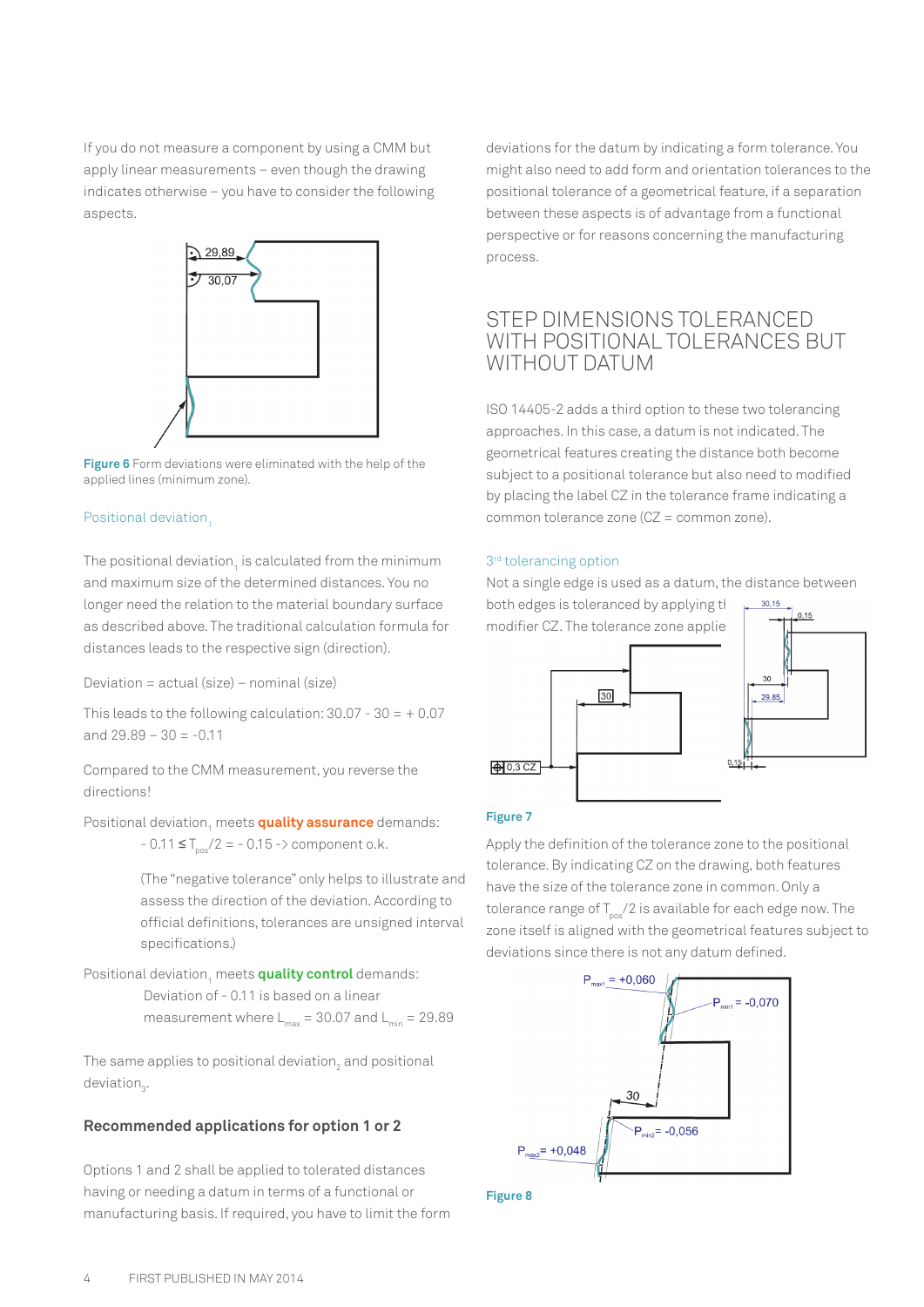### GPS - APPLICATION OF GEOMETRICAL TOLERANCING TO STEP DIMENSIONS

The aspect of how to position a pair of lines between both available lines a theoretically exact distance of 30 apart is still undefined or unsettled. Due to the common zone modifier and the application of positional tolerance zones, it obviously has to be a pair of parallel lines corresponding to the Gaussian median feature whose orientation is not restricted but with two equidistant but being the demanded distance apart. You may assess the local deviations in the directions of the nominal positions out of and into the material, as shown in Figure 8.

#### Positional deviation,

The positional deviation<sub>1</sub> is the largest directional distance of the recorded feature from the nominal position. The direction usually refers to the boundary surface, i.e. from "out of the material" to "into the material".

## Positional deviation1 meets **quality assurance** demands:

 $-0.070 \leq T_{\text{pos}}/4 = -0.075 \leq \text{component}$ o.k.

It is sufficient to evaluate the pair of lines as "a single entity". You only analyse the maximum deviation, the associated edge does not play a role. Please consider that the local tolerance takes up at most ¼ of the positional tolerance.

Positional deviation<sub>1</sub> meets **quality control** demands:

The positional deviation<sub>1</sub> is simply a form deviation from the line; it amounts to P<sub>min1</sub> = - 0.070 for the 1st line.

The positional deviation<sub>1</sub> is simply a form deviation from the line; it amounts to P<sub>min2</sub> = - 0.056 for the 2<sup>nd</sup> line.

When you add a graphic chart to the measurement results in order to illustrate the relations, the aspect of quality control improves even further.

#### Positional deviation,

The positional deviation<sub>2</sub> is the largest distance (absolute value) of the recorded feature from the nominal position. The positional deviation $_2$  thus amounts to 0.07.

### Positional deviation<sub>2</sub> meets **quality assurance** demands:

 $0.070 \leq |T_{\text{max}}|/4 = 0.075$  -> component o.k.

It is sufficient to evaluate the pair of lines as "a single entity". You only analyse the maximum deviation, the associated edge does not play a role.

Positional deviation<sub>2</sub> cannot be applied to **quality control**.

### Positional deviation,

The positional deviation<sub>3</sub> is the area of the tolerance zone the geometrical feature "takes up" or "occupies" due to its deviation. It is twice the positional deviation<sub>2</sub>, i.e.  $2 \times 0.07 = 0.14$ .

Positional deviation<sub>3</sub> meets **quality assurance** demands:

 $0.14 \leq |T_{\text{pos}}/2| = 0.15 \Rightarrow$  component o.k.

It is sufficient to evaluate the pair of lines as "a single entity". You only analyse the maximum deviation, the associated edge does not play a role.

Positional deviation<sub>3</sub> cannot be applied to **quality control**.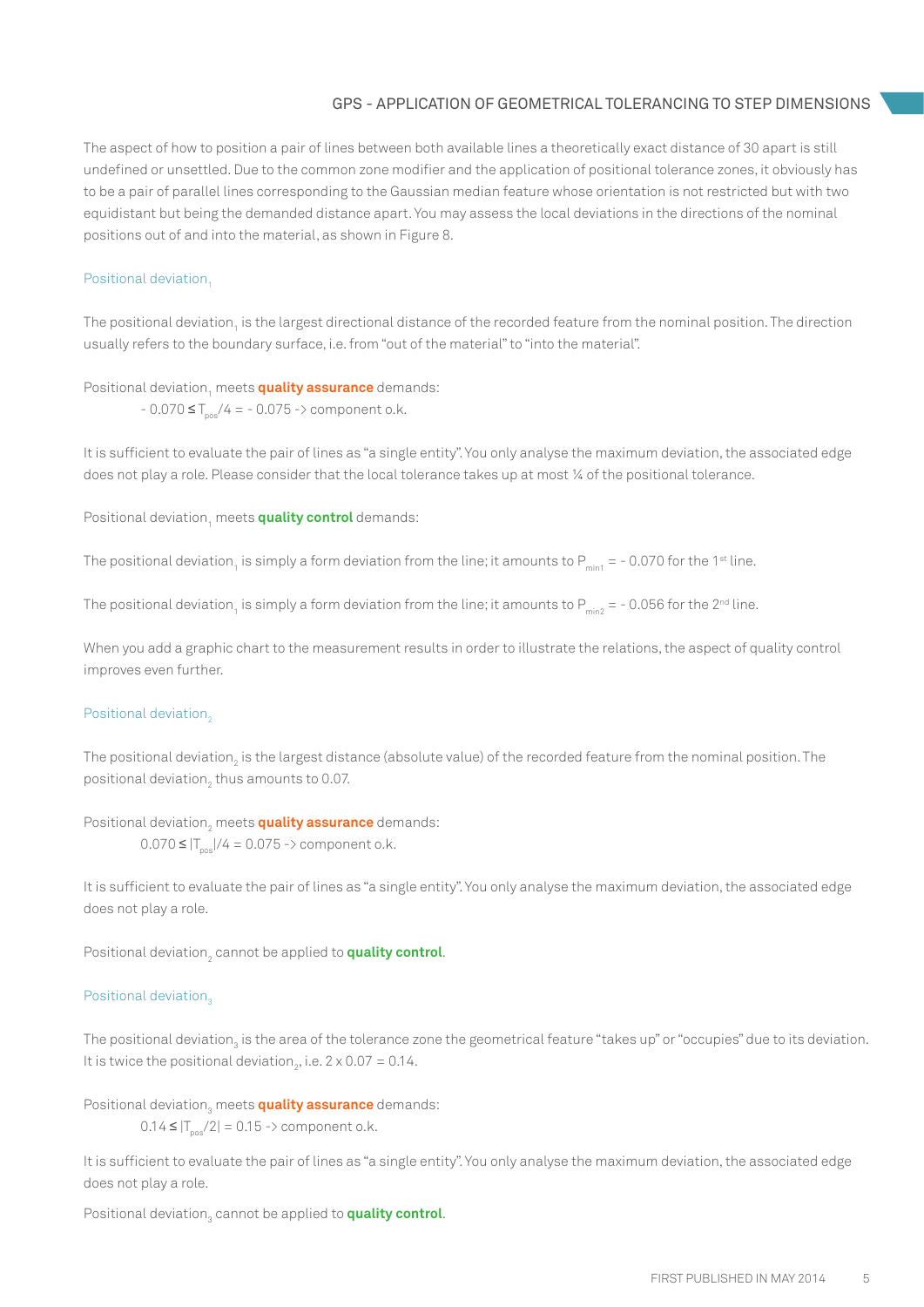### **Recommended application for option 3**

Option 3 is recommended when you are able translate classical linear dimensioning into positional tolerancing and none of the features observed serves as a datum.

# ATTEMPT TO EVALUATE STEP DIMENSIONS TOLERANCED WITH POSITIONAL TOLERANCES

The reason why you switch from linear dimensioning to positional tolerancing is the fact that you want to avoid the ambiguity occurring in the verification phase. The information given above, however, clearly showed that this is quite complicated and you have to face some pitfalls when you interpret and evaluate such newly toleranced linear sizes.

Which advantages does the change of dimensioning concept offer?

- It becomes easier for the design engineer to clearly translate his functional requirements into a specification operator. There are only three options available that are based on drawings and the engineer can adapt them to the respective function. Any ambiguities concerning the interpretation of his requirements are then completely eliminated.
- The GPS system does not introduce a new code system but applies the well-known codes based on positional tolerancing according to ISO 1101. It is thus formally ensured that anyone already familiar with this topic is able to understand and comprehend the specification of positional tolerances for distances.
- Even the 2009 version of ASME Y 14.5, the American standard regarding geometry, specifies a similar approach. However, it switches from dimensioning to geometrical tolerancing by using form tolerances for lines (in case of edges) and form tolerances for surfaces (in case of surfaces). People familiar with GPS and / or ASME have about the same understanding of this topic.

We also want to talk about possible disadvantages.

- Design engineers might be annoyed when they have to quit a familiar dimensioning concept and do not see the benefits of the additional effort required to "re-dimension" all those features. It seems like it does not bring any advantages in improving the functionality or the production process. Especially "old stagers" with extensive design experience might have a high acceptance threshold.
- Drawings quickly become confusing since the number of tolerance frames and theoretically exact dimensions they contain rises. It takes more time to work through a drawing. The "customer" of the drawing might be dissatisfied and angry.
- The deviation to be specified, the allocation criteria for situation features when applying positional tolerances without datum and the preferred verification method have not been defined by a standard yet. Logging the determined deviations is by no means easier than in classical linear dimensioning (see examples above). In case of need, you have to create company guidelines including rules for interpreting such drawing indications as long as the GPS system does not provide any.
- Measurement tasks that seem to be easy require complicated measuring machines and measuring systems. The new drawing indications might lead to expensive inspections that do not even have to be more economical.